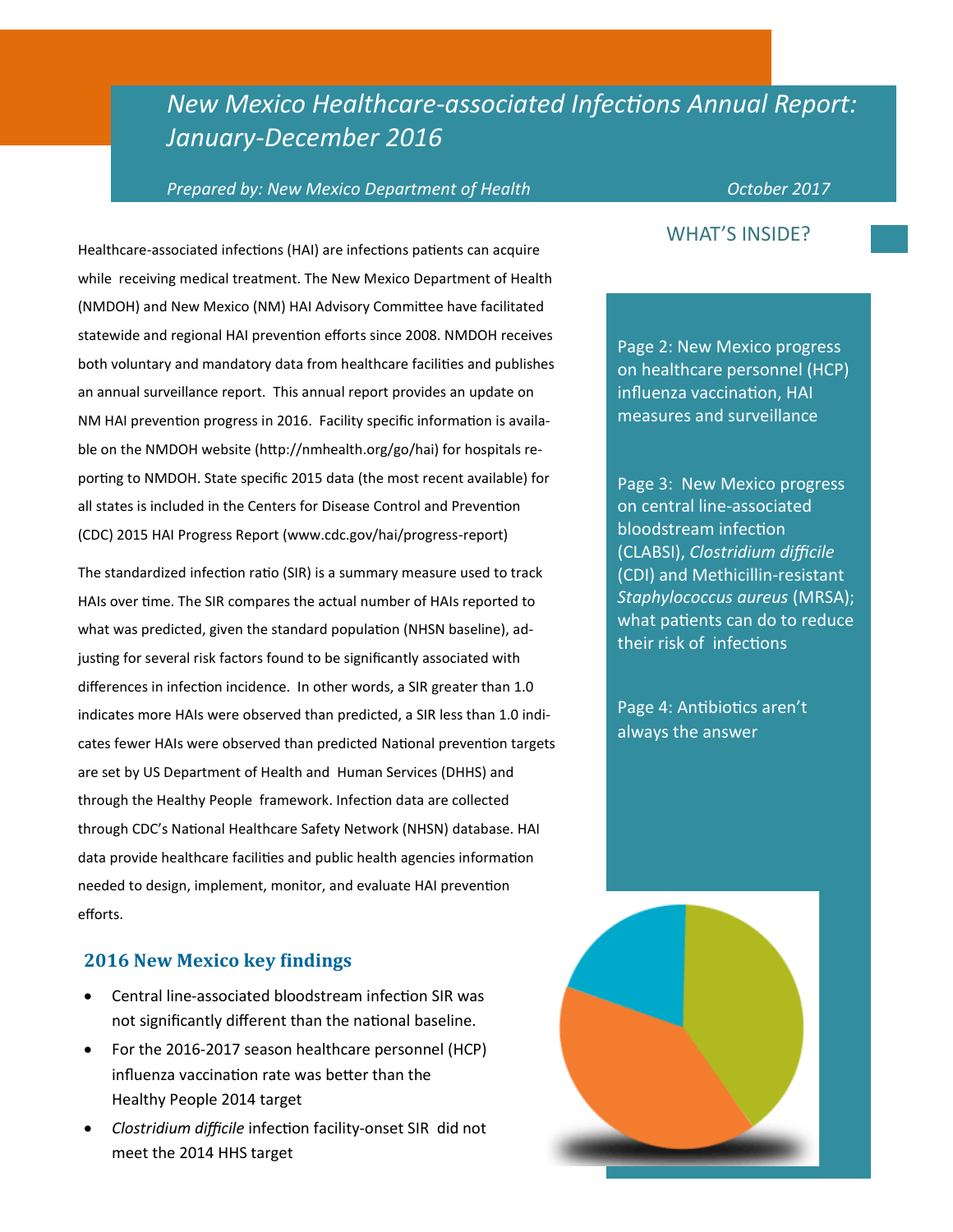## **Healthcare personnel (HCP) influenza vaccination**

Annual influenza vaccination of healthcare personnel (HCP) can reduce influenza-related illness and its potentially serious consequences among HCP and their patients. Because persons infected with influenza virus (i.e., seasonal flu) can transmit influenza, even before showing symptoms, personnel who interact with patients or the patient care environment are encouraged to be vaccinated.

For the 2016-2017 season, the aggregate NM HCP influenza vaccination rate was 84% among all HCP at 33 voluntarily reporting healthcare facilities. This exceeded the HP 2014 target of 70% and continues steady improvement toward the HP 2020 target of 90%.



**Healthcare personnel influenza vaccinations are just one of the many strategies designed to reduce your risk of infections.**

33 inpatient healthcare facilities voluntarily collected and submitted vaccination rates for employees, licensed independent practitioners (physicians, physician as assistants and advance practice nurses), volunteers and students. The total numbers of personnel in all categories were used to create an aggregate rate. This aligns with the definition used for national HCP influenza vaccination reporting.

### *HAI Measures/Surveillance*

#### **Central line-associated bloodstream infection (CLABSI)\*** -

A central line is a tube placed in a large blood vessel usually of a patient's neck or chest for giving medications, drawing blood, or for monitoring purposes. When not inserted correctly or kept clean, central lines can become a pathway for germs to enter the body and cause infections in the blood that can be serious and even deadly.

#### *Clostridium difficile*

**infection (CDI)\*** - A CDI occurs when a patient becomes ill from *Clostridium difficile* bacteria. Consequences of CDI range from diarrhea to life-threatening inflammation of the colon.

#### **Methicillin-resistant**

*Staphylococcus aureus* **(MRSA)** - MRSA are bacteria that are resistant to many antibiotics. In the community, most MRSA infections are skin infections. In medical facilities, MRSA can cause life-threatening bloodstream infections, pneumonia and surgical site infections.

## **Healthcare personnel (HCP) influenza vaccination** - HCP (e.g., doctors, nurses, technicians, volunteers) can become ill with influenza (flu) and pass it to patients. It is recommended that HCP receive an influenza vaccination yearly to protect themselves and patients.

\*Acute care hospital data sharing with NMDOH as required by New Mexico Administrative Code.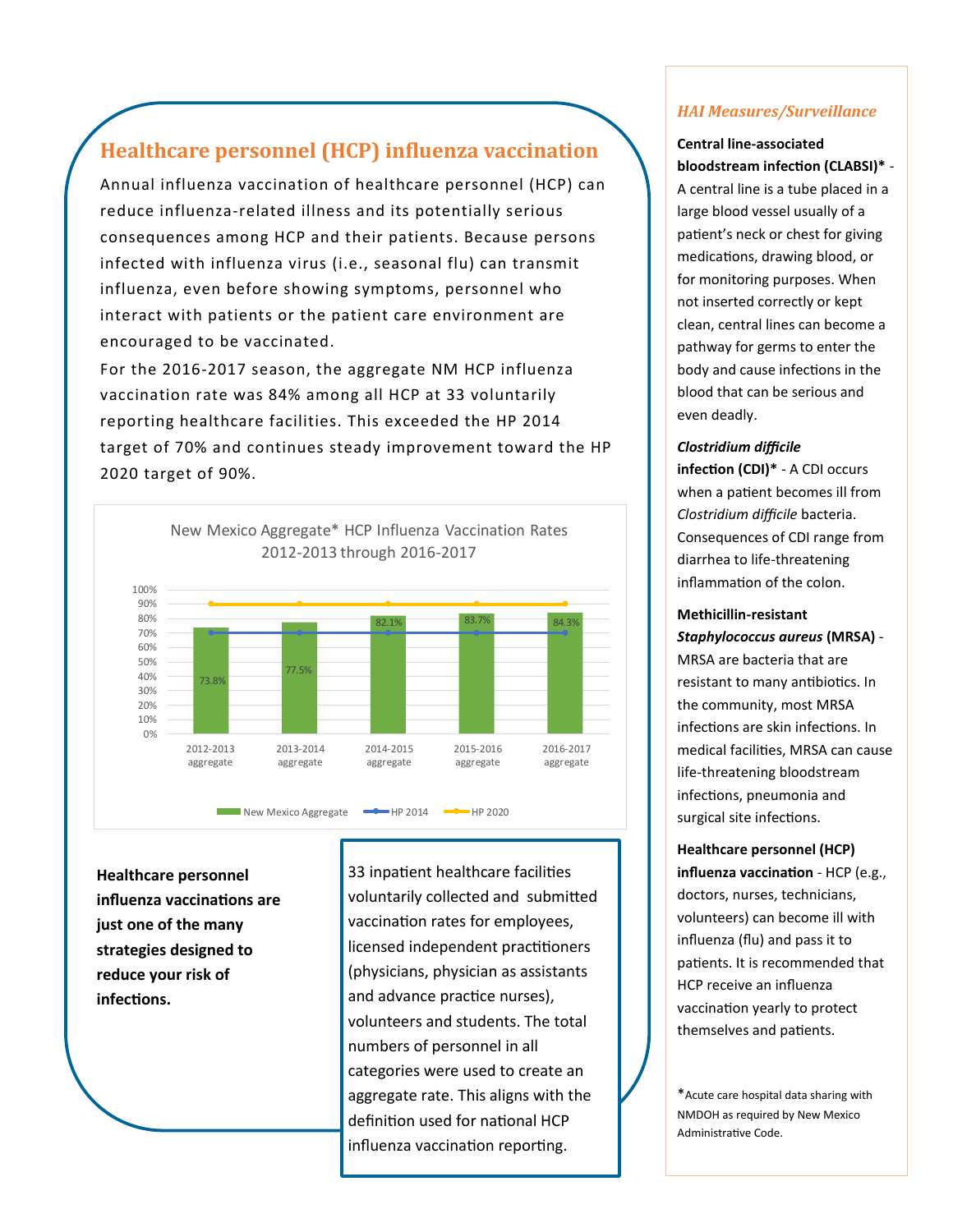# **Central line-associated bloodstream infection (CLABSI)**

In 2016, 26 NM general acute care hospitals shared data on CLABSIs in a total of 187 units including intensive care units (ICU), and non-ICU wards.

While the central line will be managed by health care professionals, there are some

| <b>CLABSI</b>  | NM aggregate    | 95% confidence | <b>Statistical comparison between NM</b>                                                | <b>Healthy People 2014</b> |
|----------------|-----------------|----------------|-----------------------------------------------------------------------------------------|----------------------------|
|                | <b>2016 SIR</b> | interval       | SIR and national baseline (1.00)                                                        | Target SIR (0.50)          |
| <b>Non-ICU</b> | 0.94            | 0.67, 1.28     | No significant difference between the<br>number of observed and predicted<br>infections | Target not met.            |
| <b>ICUs</b>    | 1.20            | 0.92.1.56      | No significant difference between the<br>number of observed and predicted<br>infections | Target not met.            |

ways that patients can help themselves. 1) research the hospital and learn about its CLABSI rate; 2) speak up to help healthcare providers follow the best infection prevention practices; 3) ask your provider about the central line such as if it is necessary and how long it will be in place.; 4) observe the bandage and the area around it. Tell a HCP if the bandage comes off or if bandage or area around it is wet or dirty; 5) do not get the central line wet; 6) tell a HCP if the area around the catheter is red or sore; 7) do not touch the catheter or let any visitors touch the catheter or tubing; 8) have all visitors wash their hands before and after their visit.

# *Clostridium difficile* **infection (CDI) and methicillin-resistant** *Staphylococcus aureus* **(MRSA)**

In 2016 CDI data were shared by 29 acute care hospitals under NM Administrative Code. MRSA bloodstream infection data were voluntarily shared by 22 acute care hospitals.

| <b>Infection</b> | NM aggregate    | 95% confidence | <b>Statistical comparison between NM</b>                                                | HHS 2013 Target SIR       |  |
|------------------|-----------------|----------------|-----------------------------------------------------------------------------------------|---------------------------|--|
|                  | <b>2015 SIR</b> | interval       | SIR and national baseline (1.00)                                                        |                           |  |
| <b>CDI</b>       | 1.09            | 1.003,1.19     | No significant difference between the<br>number of observed and predicted<br>infections | 0.70<br>Target not Met    |  |
| <b>MRSA</b>      | 0.75            | 0.49, 1.09     | No significant difference between the<br>number of observed and predicted<br>infections | 0.75<br><b>Target Met</b> |  |

You can reduce your risk for CDI by doing the following: 1) consult with your healthcare provider to reduce/eliminate use of two types of drugs that decrease stomach acids (proton pump inhibitors (PPIs) sometimes called the "purple pill" and hydrogen pump blockers or H2 blockers sometimes called acid reducers.); 2) do not take antibiotics unnecessarily. Other risk factors for CDI include: steroids or immunosuppressive medications, prolonged hospital stays, and advanced age.